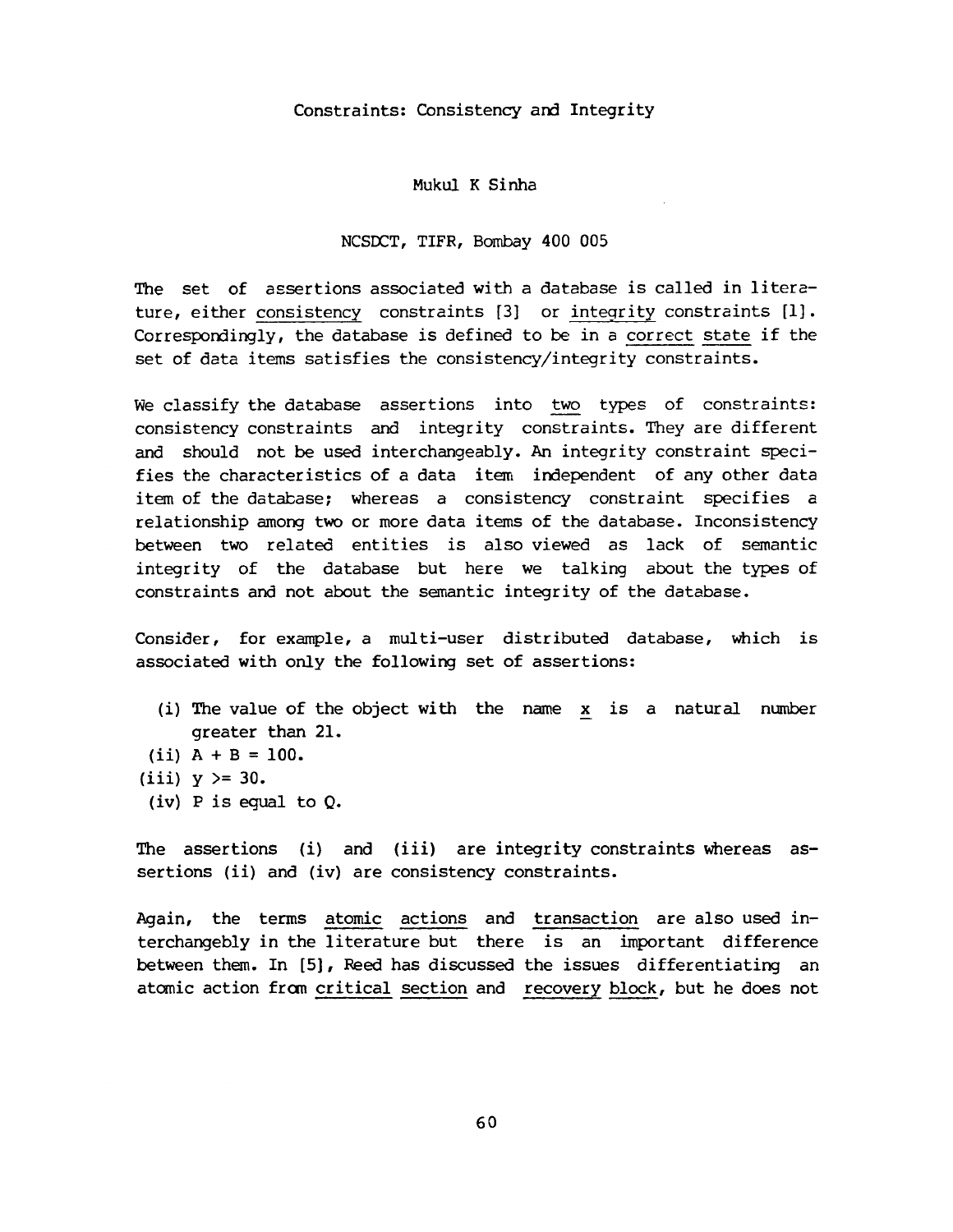distinguish an atomic action from a transaction. An atomic action is a set of primitive actions executed at different sites at different times and whose internal state should not be visible outside the computation of the atomic action. An atomic action remains atomic in face of failure. Thus, an atomic action has to solve concurrency control problem as well as the problem of recovery. On the other hand, a transaction is a set of actions on individual data items of the database such that consistency of relationships among data items is maintained. A transaction is a unit of consistency. Thus, a transaction must be an atemic action as well. Can we, conversely, assert that an atomic action is also a transaction? Our answer is in negation.

Consider three atomic actions TI, T2 and T3 for the database discussed above.

T1:  $(x = x + 20)$ T2: T3:  $(y = y + 15, x = x + 20)$  $(A = A - 10, B = B + 10)$ 

Each update action in the above atomic actions comprises of two accesses to the data item. First, to read the data item and then to write the new value of the data item. We presume that the intermediate value of a data item acquired during the processing of the atomic action is not shipped to the disk and the atomic action writes only the final value of a *data*  item on disk. All three atomic actions must follow a concurrency control algorithm (Tl and T2, to take care of the lost updates problem [2]; and T3, to maintain the database consistency).

Now let us consider the case of a failure. Suppose the crash occurs while T3 is getting processed. If it has updated the data item A but not B then the database will be in an inconsistent state. The recovery of T3 is a must before any other user can access either A or B.

On the other hand, if a crash occurs any time during the processing of T1 or T2, the database does not need any recovery. Processing of, neither T1 nor T2 can ever destroy the database consistency and the database always remains in a consistent state. The participating data items never loose their integrity either. The data item is not dirty for the database and hence we can not talk in terms of degrees of consistency [4].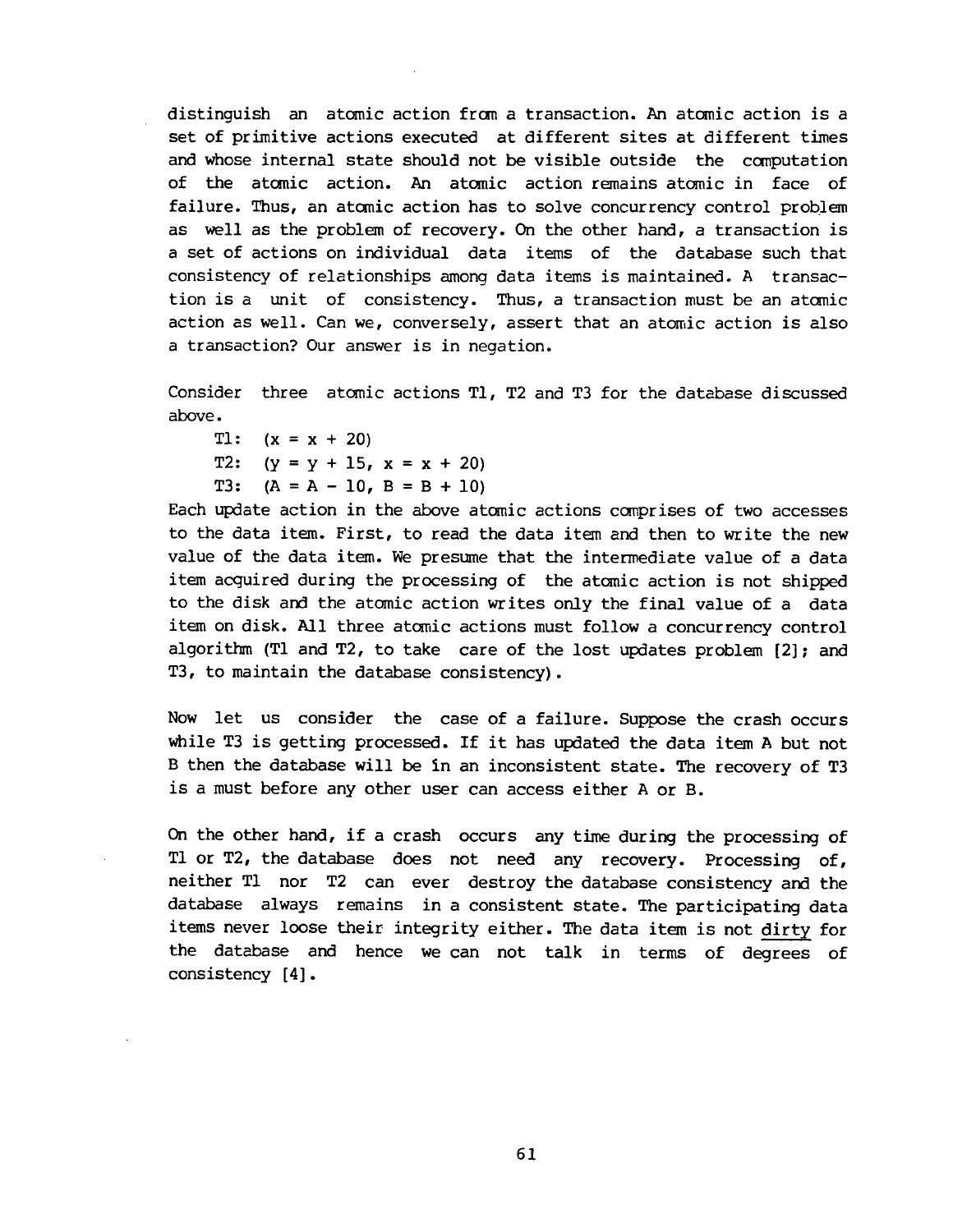It is quite obvious that the atomic action T1 never creates the need for any recovery. In case of T2, even if the crash occurred after y has been updated but before the modification of  $x$ , the database does not need any recovery. If we define a transaction strictly as a set of actions which is a unit of consistency, the atomic action T3 is a transaction but then neither T1 nor T2 should be called transactions. The semantics of the application program may like to recover from a crash of T2, but this recovery is qualitatively different from a crash of T3. The recovery of T3 has an objective basis (i.e., consistency of the database) whereas the recovery of T2 has a subjective basis (i.e., user has specified it as an atomic action). Thus, while the former will be done by the system, the latter is the responsibility of the user and should be done at the application level.

The difference between T2 and T3 stems from the types of assertions of the database. Atomic actions T1 and T2 operate on data items which appear only in those assertions which are classified as integrity constraints of the database. So, any crash during the processing of T1 or T2 will never result in an inconsistent state of the database. Thus, the classification of assertions helps to distinguish transactions from non-transaction atomic actions. It also helps to divide the recovery responsibilities between the database system and the application program. We also feel that a non-transaction atomic action need not follow so strict a protocol as two-phase commit protocol where a data item has to go through an indefinite wait phase even when the database is not inconsistent.

## References

1. Bayer, R., Heller, H., and Reiser, A., "Parallelism and Recovery in Database Systems," ACMTrans. on Database Systems, Vol 5, No 2, June 1980.

2. Bernstein, P. A., and Goodman, Nathan., "Concurrency Control in Distributed Database Systems, " ACM Computing Surveys, Vol 13, No 2, June 1981.

3. Eswaran, K. P., Gray, J. N., Lorie, R. A., and Traiger, I. L., "The Notions of Consistency and Predicate Locks in a Database System,"